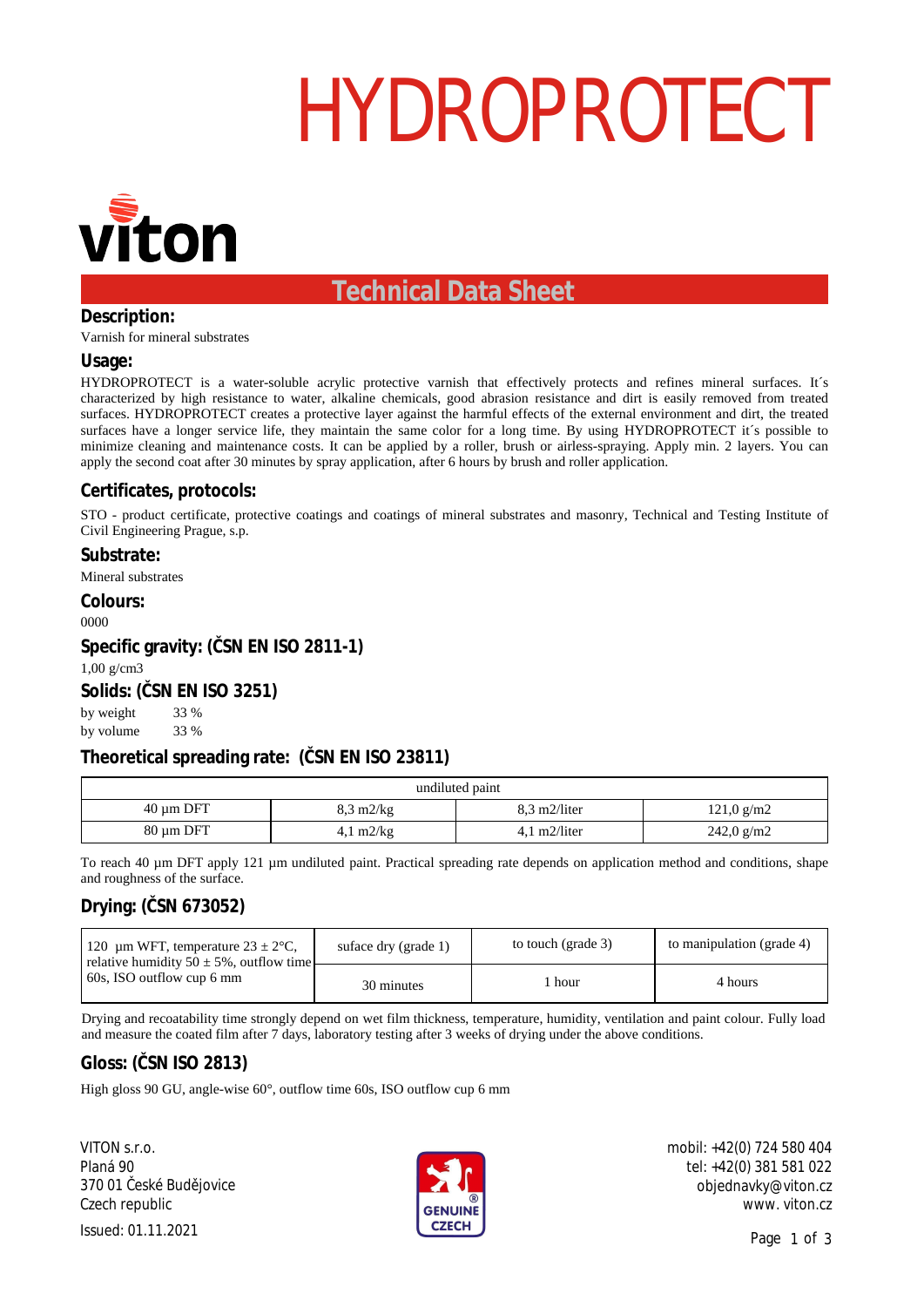# HYDROPROTECT



### **Technical Data Sheet**

**Supply viscosity:**

Thixotropic liquid unmeasurable by ISO outflow cup type

#### **Recommended dilution: ( SN 673032)**

|           | airless | brush/roller |
|-----------|---------|--------------|
| thinner   | water   | water        |
| by weight | 20 %    | 30 %         |
| by volume | 20 %    | 30 %         |

#### **Sagging: ( SN EN ISO 16862)**

| temperature, relative humidity $50 \pm 5\%$ |                       |  |  |  |
|---------------------------------------------|-----------------------|--|--|--|
| outflow time 60s, ISO outflow cup 6 mm      | no sagging 200 µm WFT |  |  |  |

#### **Application conditions:**

The surface must be dry. The air, surface and paint temperature cannot decrease below +10°C during application and drying. Relative humidity cannot exceed 70%. The surface temrepature must be at least 3°C above the dew point. The paint must be thoroughly mixed from the transport packaging before each use. The company must possess a written certificate issued by VITON s.r.o.

#### **Surface preparation:**

Mineral surfaces: The substrate must be free of dirt, greasy stains, or sanded or blasted. Subsequently, the dust is removed by sweeping or suction. The treated mineral surface can contain max. 4% residual moisture. In the case of highly stressed surfaces, it is necessary to test in advance whether the surface strength of the mineral substrate is sufficient. Observe the compatibility of old and new paints when renovating already painted surfaces. Treated products must be allowed to dry sufficiently long after application and stored in a well-ventilated area, otherwise the quality of the products may be affected.

#### **Application method:**

Airless spraying, airmix spraying, brush or roller.. For airless spraying use the nozzle orifice of O 0.011" - 0.021", nozzle pressure: 120 - 180 bar, adjust the angle of application to the shape of the surface. For airmix spraying use the nozzle orifice of 1.5 - 2 mm, nozzle pressure: 3 - 4 bar. For application by brush/roller select appropriate equipment according to the paint type and viscosity.

#### **Storage:**

in the original unopened packaging at temperatures between  $+5^{\circ}C$  and  $+25^{\circ}C$ . CANNOT FREEZE!

### **Packaging in kg:**

1; 5

VITON s.r.o. Planá 90 370 01 eské Bud jovice Czech republic  ${{\sf l}}$  Issued: 01.11.2021 Page 2



mobil: +42(0) 724 580 404 tel: +42(0) 381 581 022 objednavky@viton.cz www. viton.cz